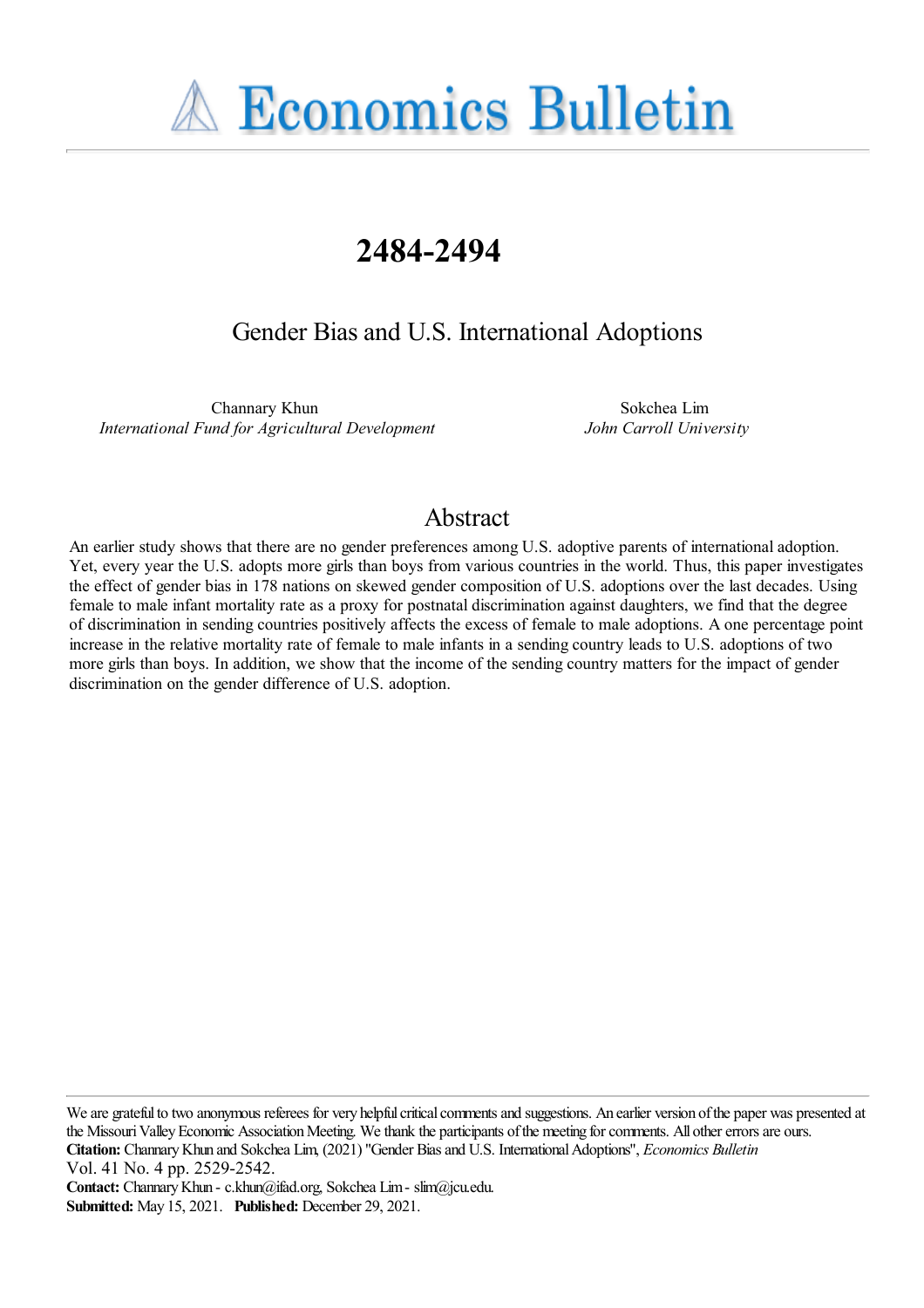### **1. Introduction**

Into the 21th century, gender bias against females, especially in some parts of the developing world, remains widespread and unshakable. Rampant gendercide (i.e., the intentional extermination of persons due to their sex) and femineglect (i.e., the intentional negligence of female children) begin at conception and persist throughout their lives, resulting in disproportionally high male to female population ratio. In 1990, Sen (1990) estimated that over 100 million women were missing worldwide; a more recent estimate has inflated the number to more than 200 million (Grech, 2015). While excess female mortality due to discrimination and negligence has been the main contributing factor, increasing access to prenatal diagnosis and sexselective abortion has exacerbated the crisis. In 2010, it was estimated that approximately 1.4 million of pregnancies with female fetuses were aborted globally. 75 percent of them took place in China; together with those in India the percentage stood at a disturbing rate of 95 percent (Bongaarts, 2013). The growing accessibility of prenatal sex selection have further reflected in the elevated sex ratio at birth from the natural level of about 106 males per 100 females to more than 115 males in some Asian and Eastern European countries (Bongaarts, 2013; Guilmoto, 2012; Hudson and den Boer, 2004).

Although sex-selective pregnancy is rather undetectable in the West, specifically the U.S., choosing a son or a daughter to adopt is prevalent. Each year, the U.S. adopts more foreign-born children than any other countries in the world, averaging more than 15,000 children annually over the last two decades. Interestingly, well over 60 percent of those are females.<sup>1</sup> The consistently high ratio of girls to boys adopted each year raises the obvious question of whether American families generally have a preference for a daughter when it comes to international adoption. As inter-country adoption has become less of a humanitarian action but an answer to the parenting needs of Western families, it creates a demand-driven market where adoption agencies work to satisfy their clients with "desired" infants (Graff, 2008). Thus, it is no surprise that dictating a child's characteristics turns out to be a standard practice. In addition, thanks to the availability of numerous sending countries to adopt from, gender and race preference may well be reflected in their selected adoption destination where supply is abundant. However, Khun et al. (2020) finds that there are no gender preferences among U.S. adoptive parents of international adoption when the characteristics of adoptive parents and other characteristics of adopted children are accounted for. This serves to reinforce that the higher ratio of U.S. female to male adoptions may not be driven by parents' preferences, but the supply factors or more specifically the higher ratio of girls to boys put up for adoption in the countries where the gender bias exists. This forms the hypothesis of this paper.

On the supply side, a more intriguing question is what constitutes gender composition of adoptable children at a national level. In China, a combination of one child policy and the entrenched preference for sons over daughters lead to excess female child mortality, rampant

 $\overline{a}$ 

<sup>&</sup>lt;sup>1</sup> See also Khun et al. (2020) and  $Why$  do adoptive parents prefer girls? (slate.com)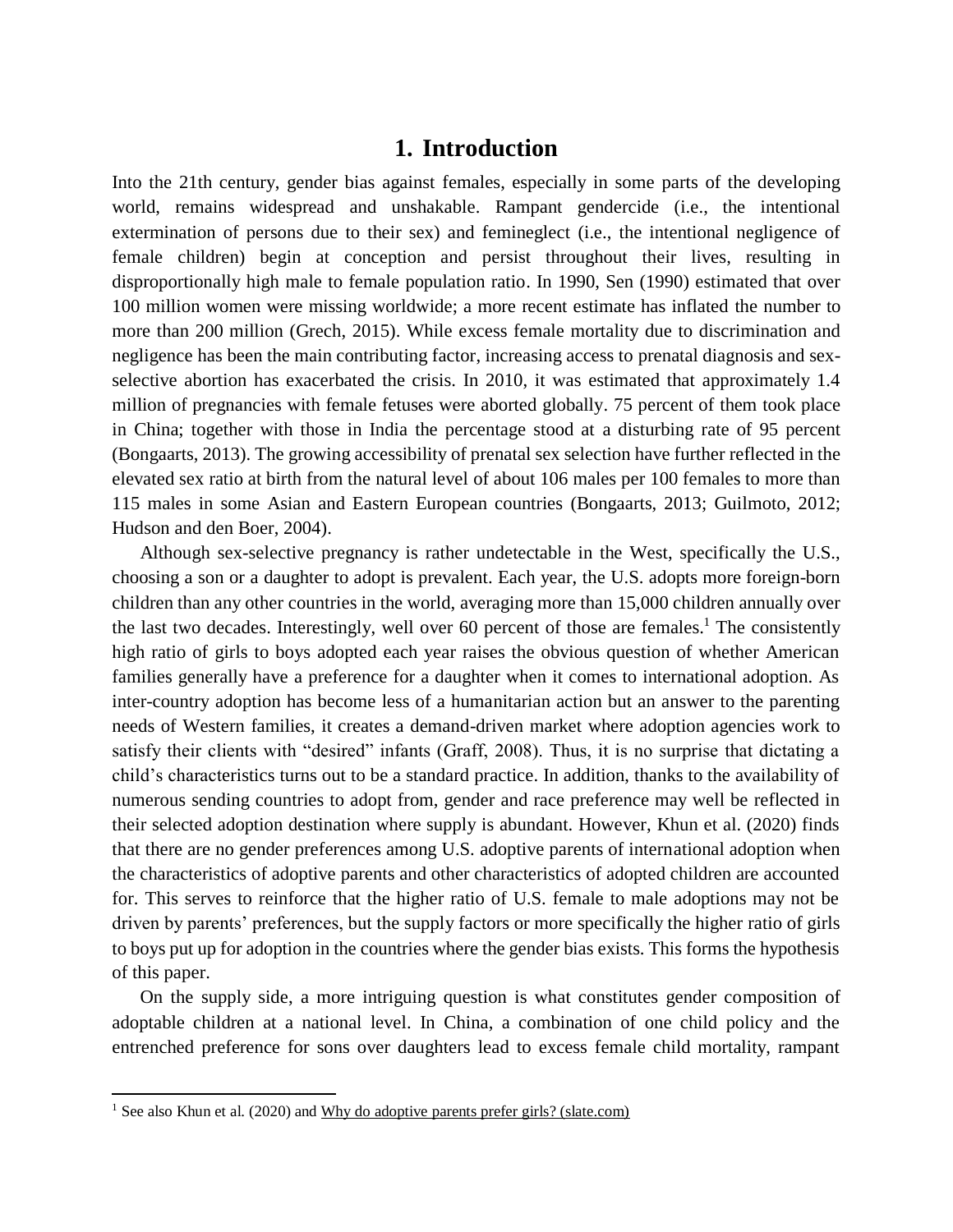abortion of female fetuses, and the abandonment of countless daughters. The crisis is manifested in the overwhelming proportion of Chinese girls adopted. According to the data obtained from the U.S. Department of Homeland Security, in the last two decades the U.S. adopted over 84,000 Chinese children; about 90 percent of them are females. The sheer size of female adoptees from China accounted for more than two fifths of the total U.S. female adoptions from 161 countries. Certainly, China is not the only country notorious for its discrimination against daughters. The discrimination is also widespread in India which sent 5,000 children to the U.S. over the same period, of which girls comprised approximately 72 percent, according to the data from the U.S. Department of Homeland Security. Remarkably, in 1992 and 1995, the entire U.S. adoptions of 492 children from India were girls. Although given a chance for life, this segment of female population has been denied a loving home, simply because they have less earning potential, are less likely to provide old-age economic security, cannot perpetuate patrilineage, or require high dowry cost to be married off (Croll, 2000).

While China and India represent an extreme case, most societies exhibit some degree of bias against daughters (Williamson, 1976). In countries like South Korea, Taiwan, Pakistan, Bangladesh, Nepal, Sri Lanka, Turkey, Syria, Afghanistan, Iran, Egypt, Algeria, Tunisia, and Sub-Saharan Africa, millions of women were estimated to be "missing" simply due to their gender (Klasen and Wink, 2002). Some of these countries are popular destinations for U.S. adoption, while others occupy a tiny share in the adoption market. South Korea, in particular, has experienced an average U.S. adoption of more than 1,550 children annually over the past quarter century. In the same period, the number of adoptions from Bangladesh and Nepal are negligible, totaling 120 and 550 respectively; however, more than three fourths of the children from these two countries are girls.

Even in countries where discriminatory treatment of daughters prevails, it is not always the case that relatively more girls are being given up for adoption. In this regard, the nature of discrimination–prenatal or postnatal–is playing a crucial role. Given the existence of the bias, developed countries tend to rely more on prenatal sex selection while less developed ones with limited access to the technology resort to postnatal discrimination. For example, China and India, where the majority of the population lack accessible and affordable sex-selective technology, is at the forefront in postnatal sex-selection practices (Das Gupta et al., 2009). Evidently, this has resulted in widespread abandonment of daughters. Chen et al. (2015) estimate that at least four percent of Chinese girls were abandoned in 1990s. In a limited sample of 237 Chinese families who had abandoned children, Johnson et al. (1998) find that girls accounted for 90 percent of the abandoned children. On the other hand, the utilization of the technology is pervasive in South Korea, leading to greatly distorted juvenile sex ratio. Yet, the country has low child mortality after birth and observes no sex differentials in child survival rate (Das Gupta et al., 2009). It is plausible that the extensive prenatal sex selection inevitably reduces the "necessity" of postnatal action such as negligence, infanticide, or abandonment to dispose of unwanted daughters. This possibly results in the shortfall of adoptable Korean girls, which is reflected in relatively more boys being adopted by American parents every year over the last two decades. According to the U.S. Department of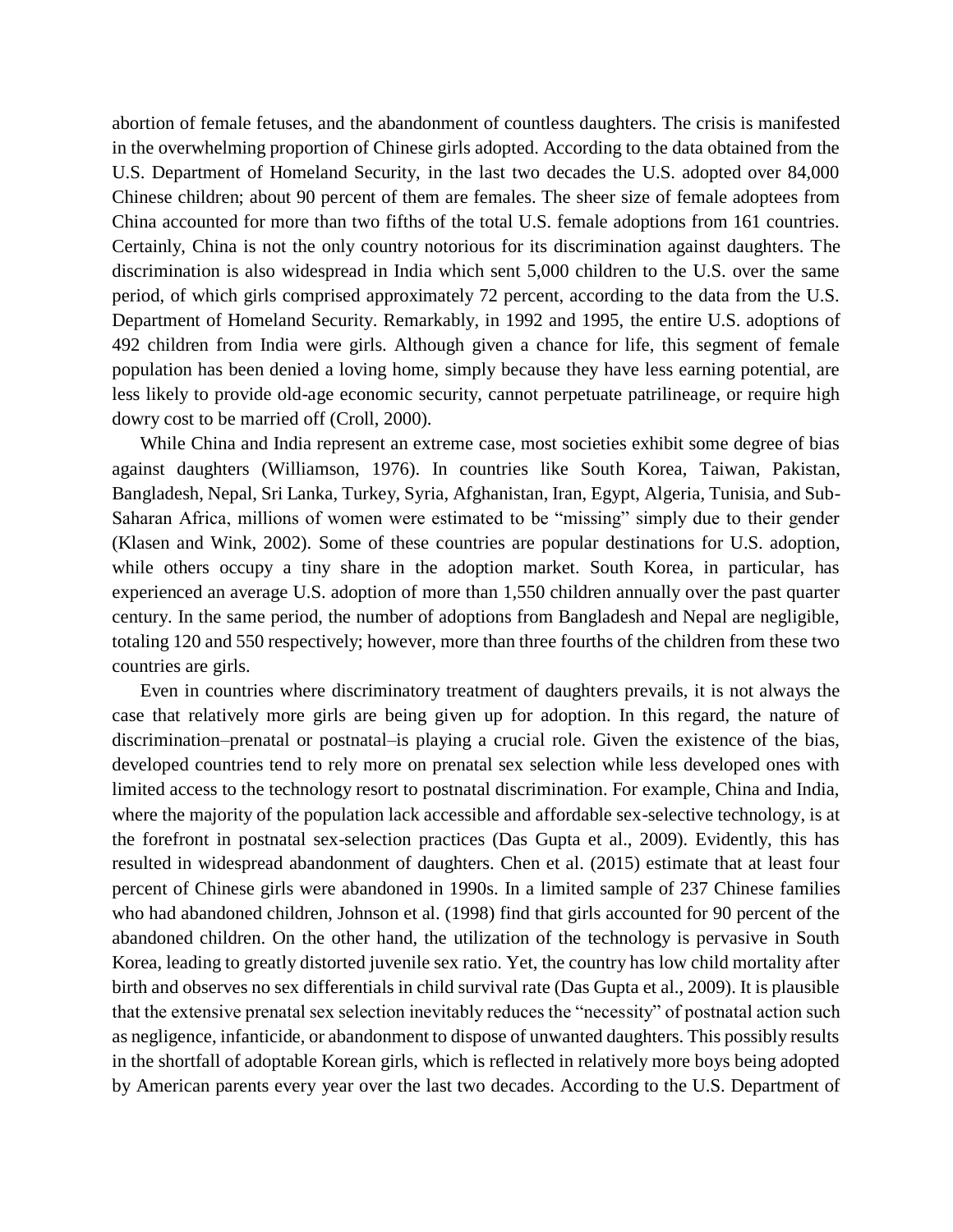Homeland Security, in 2013, male adoptees markedly accounted for 75 percent of total U.S. adoptions from the country.

If the extent of postnatal sex-selective bias in U.S. sending countries serves to expand the supply of adoptable female children, that may lead to an excess female to male adoptions by U.S. parents. In other words, the observed phenomenon of high female to male ratio in U.S. intercountry adoptions can be partially explained by the degree of postnatal sex-selective discrimination in the sending countries. This brings us to the objective of the paper which seeks to formally establish their causal link between gender bias and U.S. child adoption in a panel of 178 countries over the last three decades.

By examining postnatal discrimination against daughters from the perspective of U.S. intercountry adoption, this paper makes important contributions to the two strands of the empirical literature on gender and family issues. First, studies examining the abandonment of daughters and adoption in less-developed countries are limited, much less cross-country studies on the bias and inter-country adoptions. Chen et al. (2015) and Johnson et al. (1998) investigate the abandonment and adoption of Chinese girls domestically. In addition, a large number of male preference studies have primarily focused on estimating the number of missing women (e.g., Bongaarts and Guilmoto, 2015; Das Gupta et al., 2009; Klasen and Wink, 2002). This paper, on the other hand, explores the distorted sex ratio of U.S. adoption as a result of gender status in 178 countries spanning the last quarter century.

Second, this paper also focuses on the international aspect of U.S. child adoption, which is severely understudied. Among the existing studies on U.S. child adoption, there are those seeking to determine factors influencing the demand side (e.g., Baccara et al., 2014; Cohen and Chen, 2010; Hansen and Hansen, 2006; Khun et al., 2020), several others investigating the supply side (e.g., Bitler and Zavodny, 2003; Gennetian, 1999; Khun and Lahiri, 2017; Medoff, 1993), and some others examining supply and demand under a unified framework (e.g., Bernal et al., 2009; theoretically see Khun et al., 2020). Additionally, other researchers explore the relationship between adoptions and assisted reproductive technology (ART) (e.g., Cohen and Chen, 2010; Gumus and Lee, 2012; Innes and Murugesan, 2016). While some studies have explored the topic of U.S. international adoption, few have explicitly examined the behavior of international adoptions. Gumus and Lee (2012), for instance, analyze the association between the utilization of ART in the U.S. and foster care adoptions while additionally considering the substitutability between ART and aggregate adoptions from abroad (see also Innes and Murugesan, 2016). Khun and Lahiri (2017), on the other hand, investigate the effect of income and household size in sending countries on the level of U.S. cross-border adoptions.

In this paper, we find that countries with higher degree of discrimination against daughters experience a wider gap between female and male adoptions. A one percentage point increase in the relative mortality rate of female to male infants in a sending country leads to U.S. adoptions of 2 more girls than boys. We also show that the income of the sending country matters for the impact of gender bias on the gender difference of U.S. adoption. Using mean income, the result indicates that a country with an income of \$8,586 will experience an increase in the relative adoptions of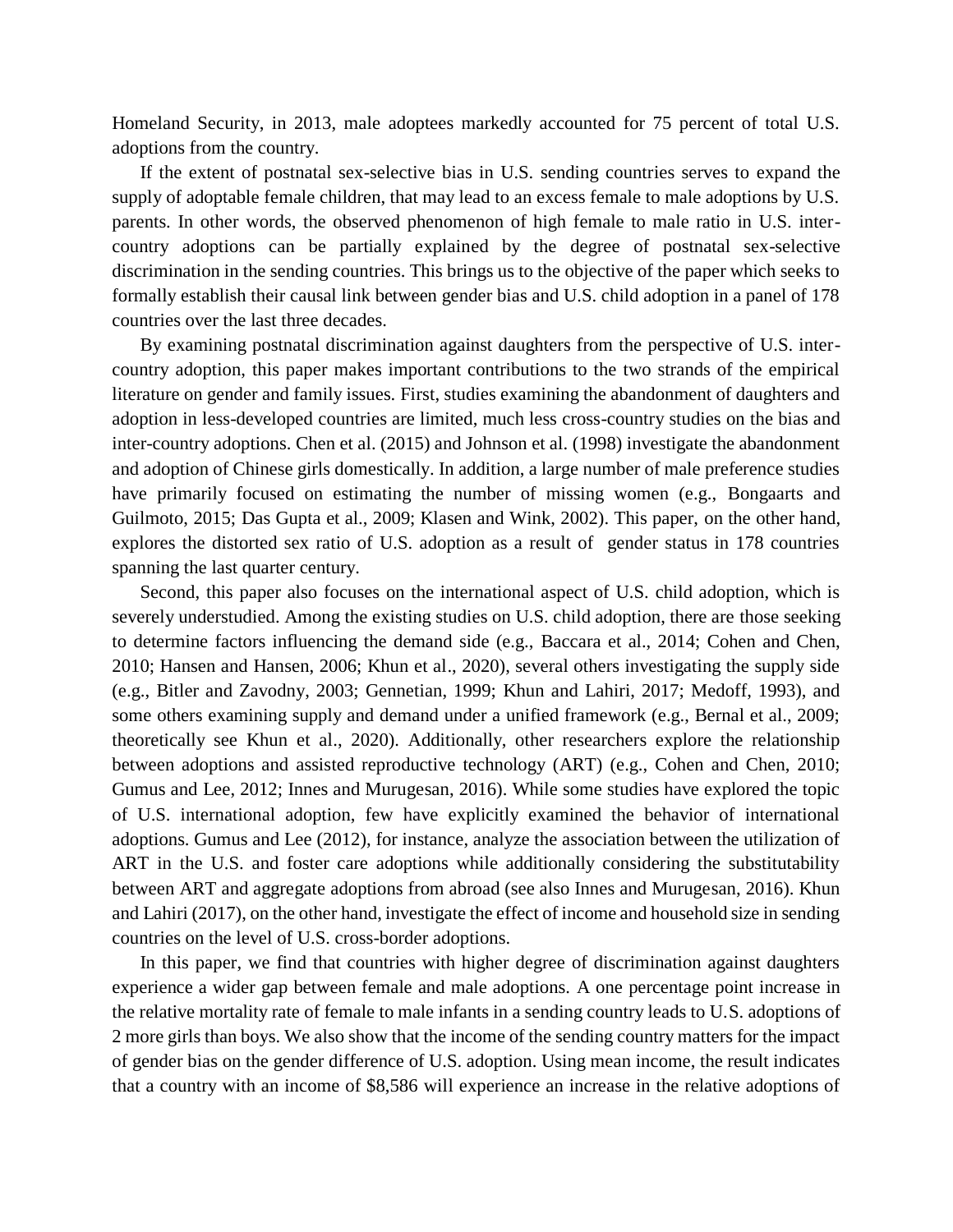baby girls by 3.1 cases when gender bias increases by one percentage point. A poorer country would experience a larger increase in the relative adoptions of baby girls. This could possibly due to the differential in resources supporting domestic absorption. In a robustness check, we show that though the magnitude varies quite a bit depending on the specification of the estimations, the impact of gender discrimination on the relative U.S. adoption of girls to boys is significant and has important economic implications.

The paper presents an empirical investigation to ascertain the causal effect of gender status, viz., postnatal bias against daughters on skewed sex ratio in U.S. cross-country adoptions. We carefully take into account the possibility of reversed causality and sampling error due to the very nature of the data used in the study. Subsequently, we highlight the important findings based on rigorous estimation methods and extensive sensitivity analyses. Finally, the concluding section underscores the implications of our findings.

### **2. Estimation Method**

The dependent variable is the number of girls in excess of boys adopted by U.S. parents. To avoid sampling errors, we include both sending and non-sending countries, entailing considerable zero observations in the dataset. Our analysis is carried out using Tobit model, which is designed to deal with corner values of the dependent variable. In particular, we estimate the following equation:

 $Adopt_{it}^* = \beta_o Bias_{it} + \beta_1 Income_{it} + \beta_2 Income_{it} * Bias_{it} + \beta_3X_{it} + \gamma_t + \delta_i + \varepsilon_{ij}$  (1)

where  $Adopt_{it}^*$  is a latent variable and defined as:

$$
Adopt_{it} = \begin{cases} Adopt_{it}^*, & \text{if } Adopt_{it}^* > 0 \\ 0, & \text{if } Adopt_{it}^* \le 0 \end{cases}
$$

where  $\gamma_t$ ,  $\delta_i$ , and  $\varepsilon_{ij}$  are year fixed effects, country fixed effects, and error term, respectively.  $Adopt_{it}$  is the observable difference in female and male children adopted by U.S. parents from country *i* in period *t*. This allows us to interpret the results in a more intuitive way. Alternative calculations of the dependent variable, viz., the ratio of female to male adoptions are not desirable as it would restrict our sample to only sending countries eliminating the non-sending countries, the sampling errors we try to avoid. However, we will provide the result for the alternative dependent variable in a robustness check. *Bias*<sub>it</sub> is the indicator for post-natal bias against daughters proxied by the ratio of female to male infant mortality rate in sending countries. Female/male infant mortality rate is the number of female/male infants dying before reaching one year of age, per 1,000 female/male live births in a given year. Because the number of female/male live births could be affected by the extent of prenatal discrimination existing in the sending countries, by calculating the variable as the percentage of female mortality rate to that of male, we effectively address the measurement error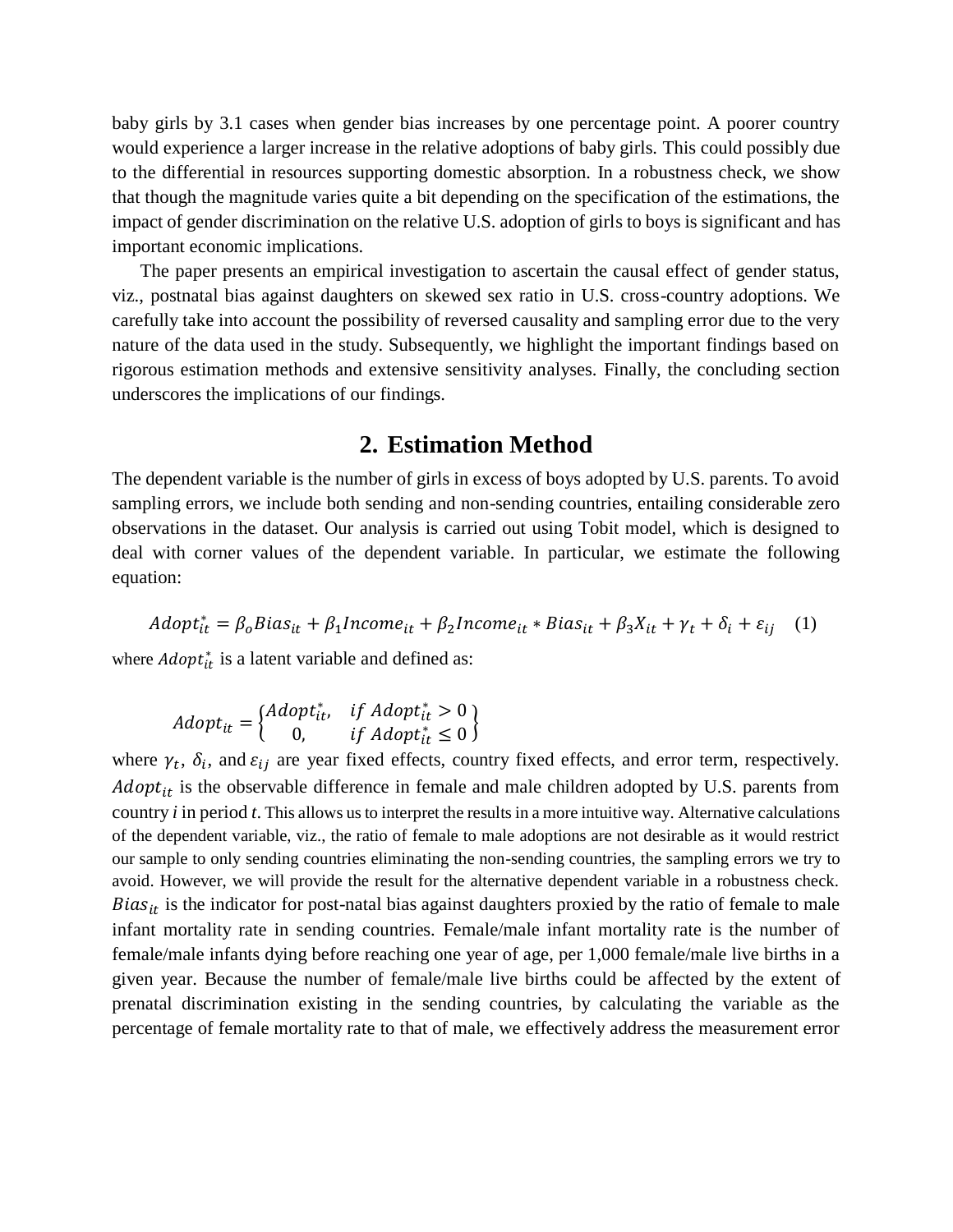problem.<sup>2</sup> Income<sub>it</sub> represents household income proxied by real GDP per capita. It is reasonable to expect that the effect of  $Bias_{it}$  on adoption may vary depending on the level of economic development. For instance, given the extent of discrimination against daughters, high income countries, possibly due to smaller household size and/or better social safety net, are relatively prepared to absorb the children domestically. We include the interaction term between  $Bias_{it}$  and Income<sub>it</sub> to account for the effect. The specification also incorporates country fixed effects to address the possibility of correlation between  $Bias_{it}$  and time-invariant unobservables, such as culture and religion, which might link to adoption. Year dummies are to capture any common factors affecting adoption from all sources such as U.S. demography or adoption policy.  $X_{it}$ represents other controls including the percentage of female to male aged zero to nine in the U.S. and sending countries –  $FMPOP9$ <sub>L</sub>US<sub>t</sub> and  $FMPOP9$ <sub>*it*</sub>. The former is the proxy for the supply of adoptable girls relative to boys in the states while the latter is that of the sending countries.

The above specification may be subject to endogeneity issue. The fact that adoption raises income or reduce infant mortality rate in sending countries introduces biased estimates. Because international adoption entails approximately one to two years of waiting time, we address this issue by letting all explanatory variables enter the regression with a two-period lag. Since reverse causality is the main concern here, this strategy could ameliorate to some extent the problem of endogeneity issue. In addition, we incorporate the three-period lag of  $Adopt_{it}$  as an explanatory variable. This approach could also address the endogeneity while allowing the estimation of  $Bias_{it}$ to be conditioned on previous adoption levels (see Baccini and Urpelainen, 2014; Steinberg and Malhotra, 2014).

The regressions are estimated based on a panel of U.S. adoptions from 178 countries. These observations are constrained by the data on mortality rates by gender. While the data on adoption are available on an annual basis, those on mortality rates are only available for periods 1990, 2000, and 2010. Because gender bias is a social, cultural issue that does not tend to change quickly over time, the 10-year variation is appropriate. We provide a list of the sample countries in Table 1. Table 2 presents the descriptive statistics of the variables based on the actual data points used in the regressions. It is important to note that the mean and standard deviation for the difference between female and male adoptions are 14.22 and 252.8, respectively. Without China and India, they are just 0.16 and 21.7, respectively.

We obtain the data of U.S. adoptions of foreign-born children from U.S. Department of Homeland Security. Others are from the World Bank's World Development Indicators and Gender Statistics. Several important points should be noted about our dataset. First, data on U.S. international adoption are based on the U.S. fiscal year, which begins on Oct. 1 and ends on Sept. 30 and is designated by the calendar year in which it ends. Second, absence of data points for

l

<sup>&</sup>lt;sup>2</sup> That is, we may observe a lower number of female live births in a country with an extensive prenatal discrimination against daughters. However, if the country also has postnatal discrimination, we may not observe a large number of female mortalities. Thus, the percentage rather than an absolute number effectively reduces the error caused by prenatal discrimination.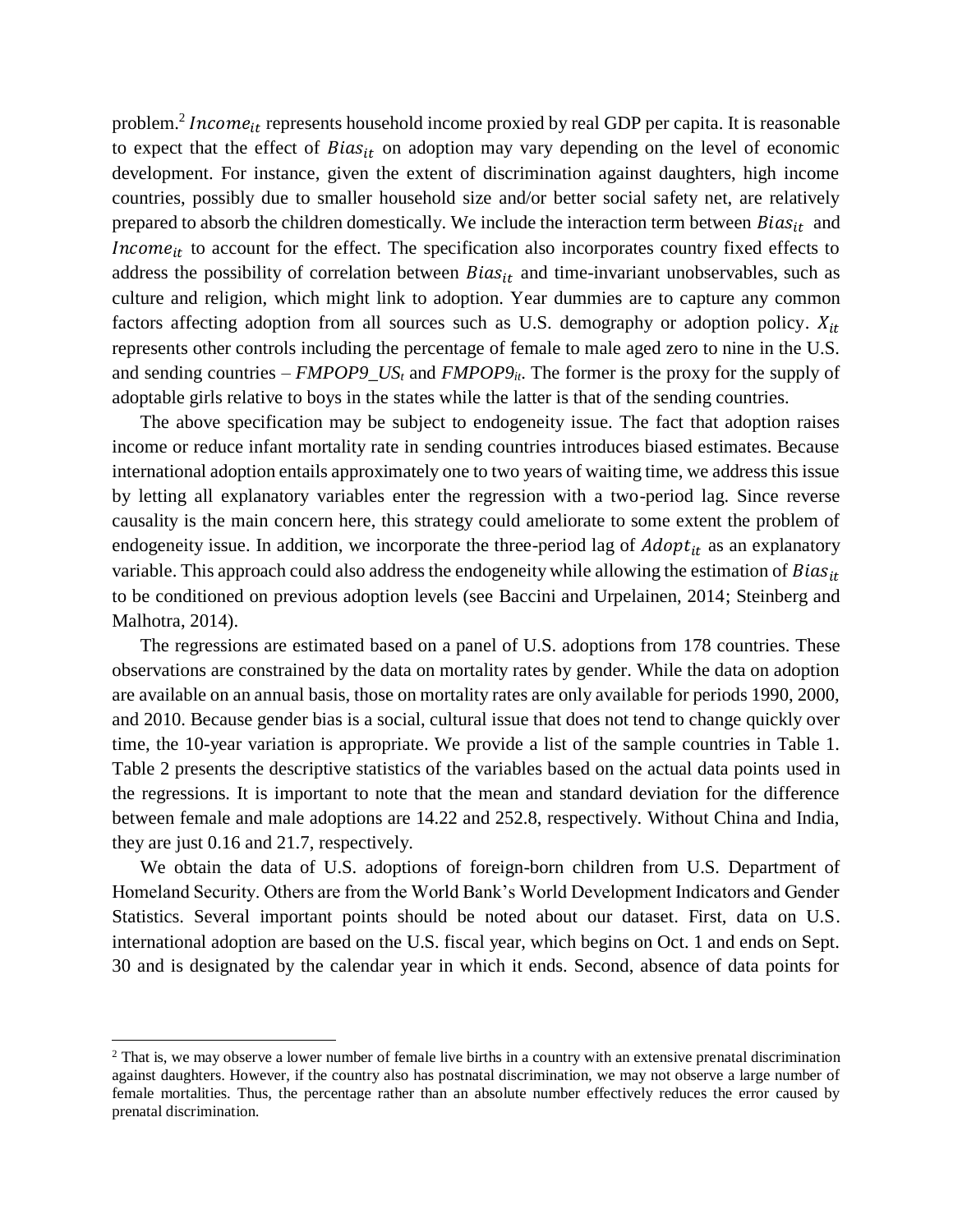adoptions means there were not any adoptions from that country for that year, so we assign a value zero for those missing observations.

| Afghanistan             | 1. The not of 176 countries in the sample<br>Congo, Dem. Rep. | India                 | Mongolia                  | South Africa        |
|-------------------------|---------------------------------------------------------------|-----------------------|---------------------------|---------------------|
| Albania                 | Congo, Rep.                                                   | Indonesia             | Montenegro                | Spain               |
| Algeria                 | Costa Rica                                                    | Iran, Islamic Rep.    | Morocco                   | Sri Lanka           |
| Antigua and Barbuda     | Cote d'Ivoire                                                 | Iraq                  | Mozambique                | St. Lucia           |
| Argentina               | Croatia                                                       | Ireland               | Namibia                   | St. Vincent and the |
|                         |                                                               |                       |                           | Grenadines          |
| Armenia                 | Cuba                                                          | Israel                | Nepal                     | Sudan               |
| Australia               | Cyprus                                                        | Italy                 | Netherlands               | Suriname            |
| Austria                 | Czech Republic                                                | Jamaica               | New Zealand               | Swaziland           |
|                         | Denmark                                                       |                       |                           | Sweden              |
| Azerbaijan              |                                                               | Japan<br>Jordan       | Nicaragua                 | Switzerland         |
| Bahamas, The<br>Bahrain | Diibouti                                                      |                       | Niger                     |                     |
|                         | Dominican Republic                                            | Kazakhstan            | Nigeria                   | Syrian Arab         |
|                         |                                                               |                       |                           | Republic            |
| Bangladesh              | Ecuador                                                       | Kenya                 | Norway                    | Tajikistan          |
| <b>Barbados</b>         | Egypt, Arab Rep.                                              | Kiribati              | Oman                      | Tanzania            |
| <b>Belarus</b>          | El Salvador                                                   | Korea, Rep.           | Pakistan                  | Thailand            |
| Belgium                 | <b>Equatorial Guinea</b>                                      | Kuwait                | Panama                    | Timor-Leste         |
| <b>Belize</b>           | Eritrea                                                       | Kyrgyz Republic       | Papua New Guinea          | Togo                |
| Benin                   | Estonia                                                       | Lao PDR               | Paraguay                  | Tonga               |
| Bhutan                  | Ethiopia                                                      | Latvia                | Peru                      | Trinidad and        |
|                         |                                                               |                       |                           | Tobago              |
| Bolivia                 | Fiji                                                          | Lebanon               | Philippines               | Tunisia             |
| Bosnia and Herzegovina  | Finland                                                       | Lesotho               | Poland                    | Turkey              |
| <b>Botswana</b>         | France                                                        | Liberia               | Portugal                  | Turkmenistan        |
| <b>Brazil</b>           | Gabon                                                         | Libya                 | Oatar                     | Uganda              |
| Brunei Darussalam       | Gambia, The                                                   | Lithuania             | Romania                   | Ukraine             |
| Bulgaria                | Georgia                                                       | Luxembourg            | <b>Russian Federation</b> | <b>United Arab</b>  |
|                         |                                                               |                       |                           | Emirates            |
| <b>Burkina Faso</b>     | Germany                                                       | Macedonia, FYR        | Rwanda                    | United Kingdom      |
| Burundi                 | Ghana                                                         | Madagascar            | Samoa                     | Uruguay             |
| Cabo Verde              | Greece                                                        | Malawi                | Sao Tome and Principe     | Uzbekistan          |
| Cambodia                | Grenada                                                       | Malaysia              | Saudi Arabia              | Vanuatu             |
| Cameroon                | Guatemala                                                     | Maldives              | Senegal                   | Venezuela, RB       |
| Canada                  | Guinea                                                        | Mali                  | Serbia                    | Vietnam             |
| Central African         | Guinea-Bissau                                                 | Malta                 | Seychelles                | West Bank and       |
| Republic                |                                                               |                       |                           | Gaza                |
| Chad                    | Guyana                                                        | Mauritania            | Sierra Leone              | Yemen, Rep.         |
| Chile                   | Haiti                                                         | Mauritius             | Singapore                 | Zambia              |
| China                   | Honduras                                                      | Mexico                | Slovak Republic           | Zimbabwe            |
| Colombia                | Hungary                                                       | Micronesia, Fed. Sts. | Slovenia                  |                     |
| Comoros                 | Iceland                                                       | Moldova               | Solomon Islands           |                     |

Table 1: The list of 178 countries in the sample

#### Table 2: Summary Statistics

|                                   | Mean  | Median   | Std. Dev. | Min      | Max   |
|-----------------------------------|-------|----------|-----------|----------|-------|
| Adopt                             | 14.22 | 0        | 252.8     | $-271.0$ | 5590  |
| Adopt (excluding China and India) | 0.16  | $\Omega$ | 21.74     | $-271.0$ | 116.0 |
| Bias-infant mortality             | 82.97 | 82.60    | 5.690     | 66.56    | 133.3 |
| Bias-mortality under 5            | 84.81 | 84.31    | 5.935     | 67.98    | 123.6 |
| Income (in thousand dollars)      | 8.586 | 2.582    | 13.511    | 0.137    | 82.4  |
| <b>FMPOP9</b>                     | 96.14 | 95.90    | 2.504     | 73.45    | 105.3 |
| <b>FMPOP9 US</b>                  | 95.53 | 95.38    | 0.206     | 95.37    | 95.81 |

Note: The statistics are based on 508 observations used in the main regressions. All explanatory variables are presented in a twoyear lag.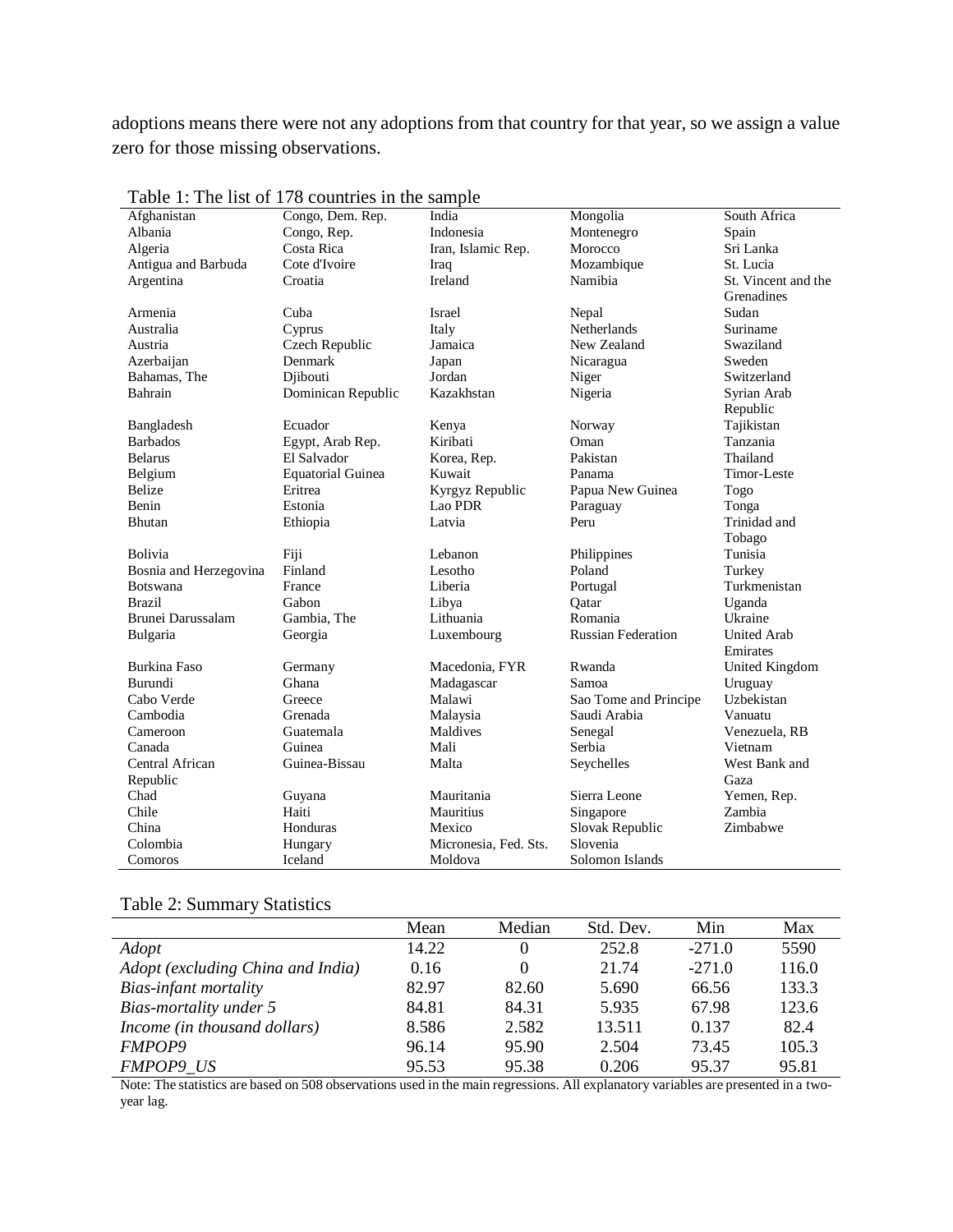# **3. Empirical Findings**

Table 3 presents our results. We report the results from maximum likelihood estimations of Tobit model with the corresponding marginal effects for the convenient interpretation of the magnitude of the relationship. Robust standard errors are provided in parentheses.<sup>3</sup> In column 1, we examine the association between biases against daughters (ratio of female to male infant mortality rate) and the difference in female-male adoptions without any control variables except for the lagged adoptions. The result shows a significant, positive association indicating that gender bias in the sending countries results in the U.S. adoption of more girls than boys. The estimated coefficient is 4.228 and its corresponding marginal effect of 2.141 that is statistically significant at the 95 percent confidence interval. The result suggests that a one percentage point increase in the relative mortality rate leads to U.S. adoptions of 2 more girls than boys. In other words, an increase in the bias against daughters by one standard deviation raises the U.S. adoptions of 12.2 more girls than boys, which is almost the size of the mean difference between female and male adoptions by U.S. parents.

|                       | Dependent variable: Adopt |            |            |            |            |            |  |
|-----------------------|---------------------------|------------|------------|------------|------------|------------|--|
|                       |                           |            |            |            |            |            |  |
|                       | Marginal                  |            |            | Marginal   |            | Marginal   |  |
|                       | (1)                       | effects    | (2)        | effects    | (3)        | effects    |  |
| Lagged Adopt          | 1.444***                  | $0.731***$ | $1.444***$ | $0.732***$ | $1.450***$ | $0.735***$ |  |
|                       | (0.180)                   | (0.091)    | (0.179)    | (0.091)    | (0.176)    | (0.089)    |  |
| Bias-infant mortality | 4.228**                   | $2.141**$  | $7.738**$  | $3.923**$  | 7.993**    | $4.054**$  |  |
|                       | (1.902)                   | (0.959)    | (3.451)    | (1.741)    | (3.551)    | (1.794)    |  |
| <i>Income</i>         |                           |            | 14.818**   | $7.513**$  | 17.401**   | 8.825**    |  |
|                       |                           |            | (6.788)    | (3.426)    | (8.390)    | (4.240)    |  |
| <i>Income x Bias</i>  |                           |            | $-0.185**$ | $-0.094**$ | $-0.218**$ | $-0.110**$ |  |
|                       |                           |            | (0.086)    | (0.043)    | (0.106)    | (0.054)    |  |
| <b>FMPOP9</b>         |                           |            |            |            | 5.975      | 3.031      |  |
|                       |                           |            |            |            | (4.746)    | (2.402)    |  |
| <b>FMPOP9 US</b>      |                           |            |            |            | $-1.791$   | $-0.908$   |  |
|                       |                           |            |            |            | (7.609)    | (3.859)    |  |
| Time dummies          | yes                       |            | yes        |            | yes        |            |  |
| Country dummies       | yes                       |            | yes        |            | yes        |            |  |
| <b>Observations</b>   | 571                       |            | 529        |            | 508        |            |  |

Table 3: Gender Bias and U.S. Child Adoption

l

Notes: (i) Lagged Adopt is in a three-year lag and all other explanatory variables are lagged by two years. (ii) The figures in parentheses are robust standard errors, (iii) \*\*\* indicate significance at 99% confidence level, \*\* at 95%, and \* at 90%.

 $3$  According to Abadie et al. (2017), there is no need to adjust the standard errors for clustering when the sample, which is in our case, is randomly selected from the population. Clustering at the region level is applicable when the sample is randomly drawn by selecting a sample of regions, and then sampling countries from within each region. Similarly, clustering at the country level is needed when the sample is randomly drawn by selecting a sample of countries, and then sampling cities, towns or people from within each country.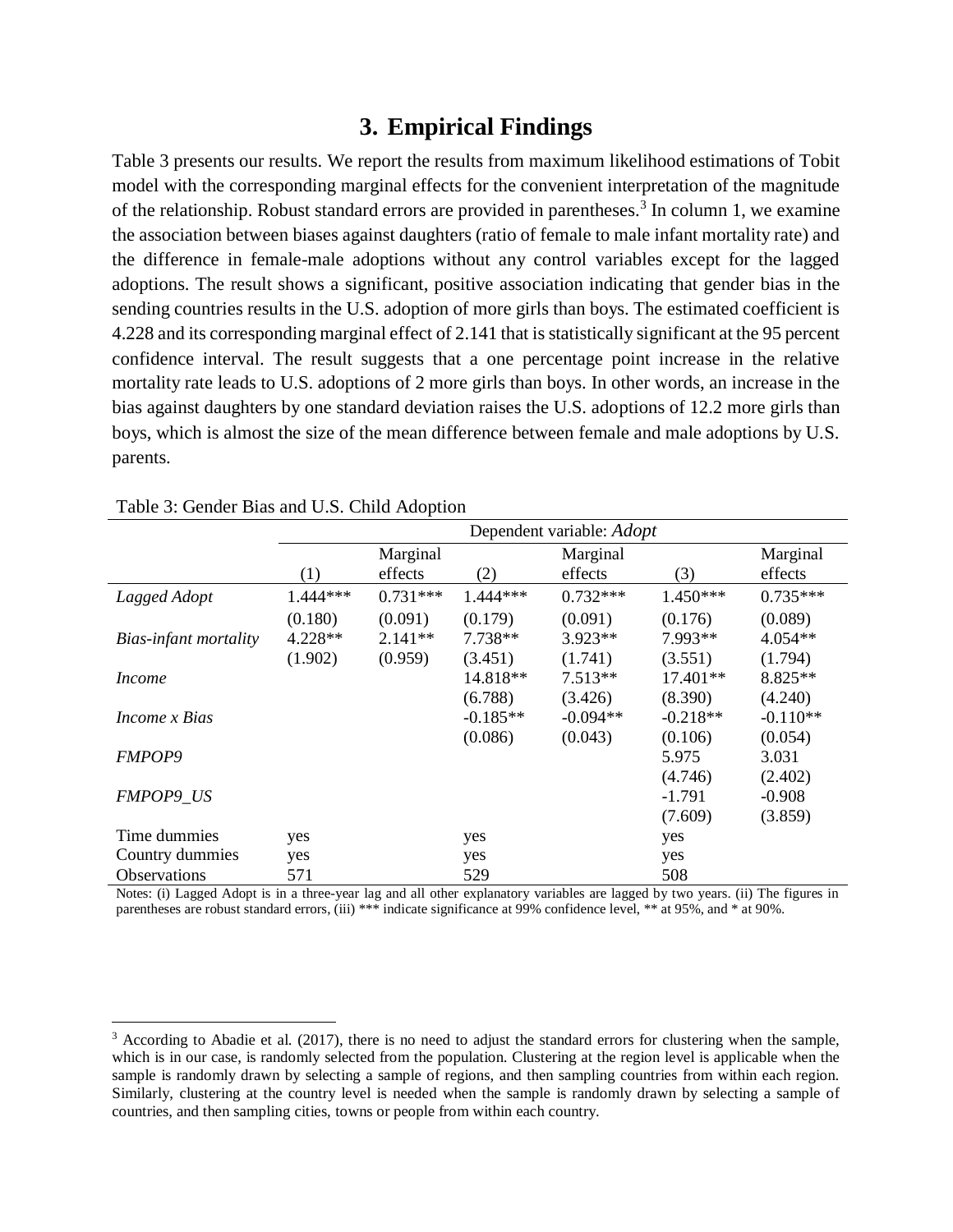Column 2 includes income and its interaction with the bias variable. Both variables are statistically significant at the 95 percent confidence interval, suggesting that economic development in the sending countries matters for the difference between female and male adoptions and the effect of gender bias on U.S. relative adoptions of girls to boys depends on the income of sending countries. Using mean income, the result from the marginal effects indicates that a country with an income of \$8,586 will experience an increase in the relative adoptions of baby girls by 3.1 cases when gender bias increases by one percentage point  $[3.923 - (8.586 \times$  $0.094$ ].<sup>4</sup> A poorer country would experience a larger increase in the relative adoptions of baby girls. For instance, while South Korea with an income of \$23,000 would experience an increase of 1.8 cases, India with an income of \$1,100 would experience an increase of 3.8 cases when bias against daughters rises by one percentage point.

In column 3, we include two additional control variables, the percentage of female to male aged zero to nine in the sending countries and the U.S., both of which turn out to be statistically insignificant and the results for gender bias and income are still robust. Thus, this specification is used in the following robustness check.

Table 4 reports the results of the robustness check. As noted earlier, China and India exemplify a society with entrenched discriminatory treatment of their daughters. Due to the extensive discriminatory practices and the large share they occupy in U.S. adoption of female children (i.e., the mean of the dependent variable for China and India is 2,246 and 134, respectively), including them in the estimated sample might lead to biased estimates. Thus, we re-estimate the specification based on the full sample of countries excluding the two outliers. The result in column 1 of Table 4 shows that leaving out China and India relieves the upward bias of the estimated effect of gender discrimination on adoptions. The coefficient for *Bias* is now 2.475 with a corresponding marginal effect of 1.279 which suggests that for a country with an income of \$8,586, an increase in bias against daughters result in an increase in the relative adoption of girls by one case [1.279 – (8.586 x 0.025)].

Next, the variable, *Bias*, has been defined as the percentage of female to male infant mortality. To check the sensitivity of the results with respect to the choice of its definition, in column 2 of Table 4, we present the estimation using the percentage of female to male under-5 mortality rate. As the variable is rather inclusive in its calculation, it on average exhibits a relatively higher level of discrimination (i.e. the mean of itssample points used in the study is 84.81 as compared to 82.97 of the relative mortality rate for infants). Hence, we expect relatively lower impact of gender bias on adoptions. Its estimated coefficient is 6.027 with a corresponding marginal effect of 3.055, which is lower than that in column 3 of Table 3. The coefficient for the interaction term between income and *Bias* remains unchanged from that in column 3 of Table 3. Thus, as expected, the impact of gender bias measured by relative under-5 child mortality rate is less pronounced. For a country with an income of \$8,586, a one-percentage-point increase in discrimination against girls leads to an increase in adoption of 2.2 more girls than boys by U.S. parents.

 $\overline{a}$ 

<sup>4</sup> Using the median income of \$2,582, a one-percentage-point increase in discrimination against girls will increase the relative adoption of girls by 3.7 cases.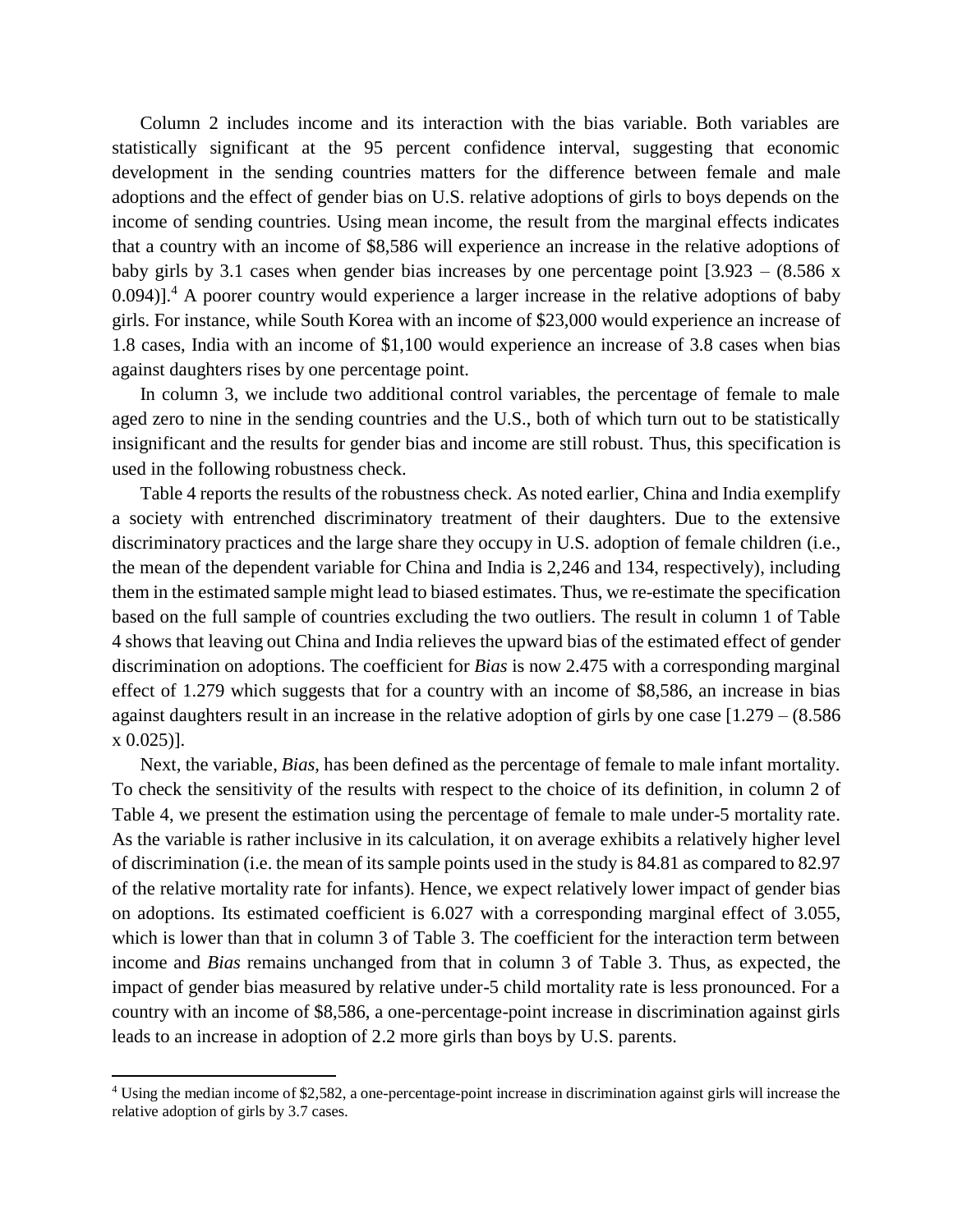#### Table 4: Robustness Check

|                                        |                                 |                       |                               |                       |                           |                       | Adopt<br>measured as<br>ratio of |                      |                                     |                                  |
|----------------------------------------|---------------------------------|-----------------------|-------------------------------|-----------------------|---------------------------|-----------------------|----------------------------------|----------------------|-------------------------------------|----------------------------------|
|                                        | Excluding<br>China and<br>India | Marginal<br>effects   | Bias-<br>mortality<br>under 5 | Marginal<br>effects   | Alternative<br>lag length | Marginal<br>effects   | female<br>to male<br>adoptions   | Marginal<br>effects  | Including<br>additional<br>controls | Marginal<br>effects              |
|                                        | (1)                             |                       | (2)                           |                       | (3)                       |                       | (4)                              |                      | (5)                                 |                                  |
| Lagged Adopt                           | $0.681***$<br>(0.182)           | $0.352***$<br>(0.096) | $1.450***$<br>(0.177)         | $0.735***$<br>(0.089) | 1.129***<br>(0.075)       | $0.586***$<br>(0.039) | $0.301**$<br>(0.144)             | $0.237**$<br>(0.113) | 1.453***<br>(0.171)                 | $0.736***$<br>(0.086)            |
| <b>Bias</b>                            | 2.475**<br>(1.128)              | 1.279**<br>(0.579)    | $6.027**$<br>(2.729)          | $3.055**$<br>(1.378)  | 3.956**<br>(1.772)        | $2.052**$<br>(0.912)  | 29.537*<br>(17.484)              | 23.224*<br>(11.962)  | $11.667**$<br>(5.724)               | 5.912**<br>(2.890)               |
| <i>Income</i>                          | 3.639<br>(2.284)                | 1.880<br>(1.174)      | 15.590**<br>(7.495)           | 7.901*<br>(3.785)     | 7.097*<br>(4.143)         | $3.682*$<br>(2.136)   | 232.98<br>(159.5)                | 183.19<br>(113.8)    | 46.705<br>(31.537)                  | 23.667<br>(15.945)               |
| Income x Bias                          | $-0.048*$<br>(0.029)            | $-0.025*$<br>(0.015)  | $-0.195**$<br>(0.095)         | $-0.099**$<br>(0.048) | $-0.089*$<br>(0.052)      | $-0.046*$<br>(0.027)  | $-2.807$<br>(1.898)              | $-2.207$<br>(1.353)  | $-0.588$<br>(0.394)                 | $-0.298$<br>(0.199)              |
| <b>FMPOP9</b>                          | 0.175<br>(0.303)                | 0.091<br>(0.156)      | 5.665<br>(4.597)              | 2.871<br>(2.325)      | 2.432<br>(2.095)          | 1.262<br>(1.082)      | 22.775<br>(18.718)               | 17.907<br>(13.74)    | 8.250<br>(6.073)                    | 4.180<br>(3.072)                 |
| FMPOP9_US                              | $-0.725$<br>(3.729)             | $-0.375$<br>(1.927)   | 6.994<br>(8.268)              | 3.544<br>(4.190)      | $-4.733$<br>(6.194)       | $-2.456$<br>(3.213)   | $-108.144$<br>(97.130)           | $-85.032$<br>(71.90) | 113.27*<br>(68.52)                  | 57.396*<br>(34.637)              |
| <b>BiAid</b>                           |                                 |                       |                               |                       |                           |                       |                                  |                      | $-5.740**$                          | $-2.909**$                       |
| Hague                                  |                                 |                       |                               |                       |                           |                       |                                  |                      | (2.817)<br>$-34.11*$<br>(19.23)     | (1.422)<br>$-17.285*$<br>(9.714) |
| Time dummies                           | yes                             |                       | yes                           |                       | yes                       |                       | yes                              |                      | yes                                 |                                  |
| Country dummies<br><b>Observations</b> | yes<br>502                      |                       | yes<br>508                    |                       | yes<br>507                |                       | yes<br>129                       |                      | yes<br>409                          |                                  |

Notes: (i) The figures in parentheses are robust standard errors, (ii) *Bias* is *Bias-infant mortality*, except for column 2. (iii) Hague variable is zero for the year when the country pair are not members of the Hague convention, one for the year when either one of the pair is a member of the convention, and two for the year when both countries are members of the convention. (iv) \*\*\* indicate significance at 99% confidence level, \*\* at 95%, and \* at 90%.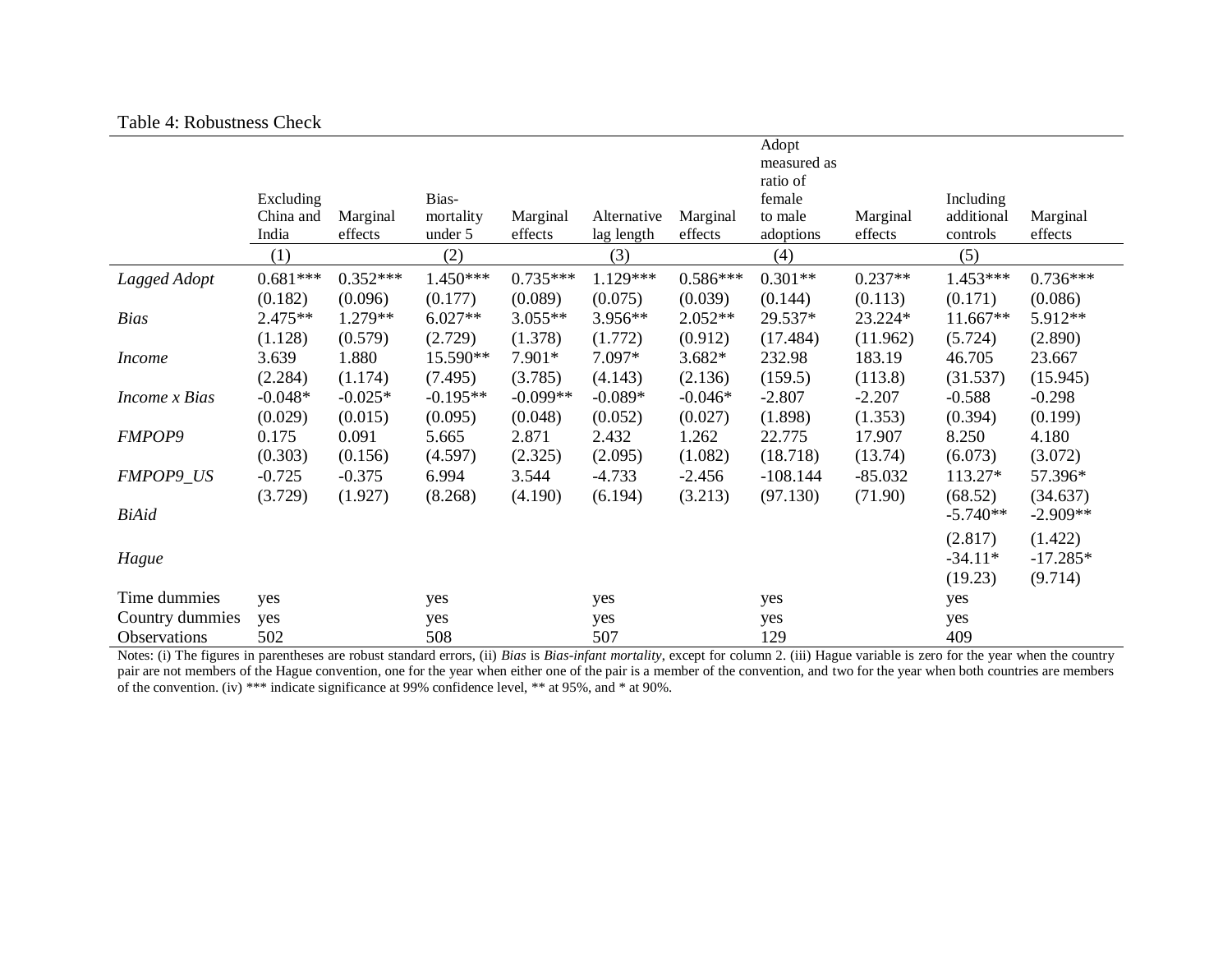One way to deal with reverse causality is to introduce lagged dependent and independent variables, the approach we have applied so far. To test the sensitivity of the chosen lag lengths, in column 3 of Table 4, we use a two-period lag of the dependent and a one-period lag of the independent variables. The alternative lag length is based on the fact that international adoption takes approximately one to two years to complete. The result shows that our variables of interest remain robust. In comparison to column 3 of Table 3, the magnitude of *Bias* coefficient decreases to 3.956 with the corresponding marginal effect of 2.052. The interaction effect, similarly, shrinks to 0.089 with a corresponding marginal effect of 0.046. These coefficients are consistently significant at the conventional level. Intuitively, shorter lag length leads to smaller estimated effects possibly because of the delayed impact and thus some adoptions has not been accounted for.

We want to address the measurement of the dependent variable which is calculated as an absolute difference between U.S. of adoption of girls and boys. The reason is that the sample includes zero adoptions of either or both genders for some countries as well as in some periods. Taking a ratio of one over the other would result in a huge loss of observations. To demonstrate that, column 4 of Table 4 provides the result with the dependent variable measured as a ratio of female to male adoptions. Noticeably, we lose about three quarters of the observations. The *Bias*  variable remains positive and statistically significant at the conventional level; however, the magnitude of the impact is rather large. This may be because of the loss of the many observations, thus eliminating useful information about countries where discrimination exists, but there are no U.S. adoptions. The coefficient for the interaction term between income and gender bias is not statistically significant.

Finally, one may argue that there might be some other factors that affect the demand and supply of child adoptions. We address the issue by including two additional variables in the control – U.S. bilateral aid as a percentage of total aid and membership of the Hague Convention. The bilateral aid variable, *BiAid*, is to capture the political relationship between the sending countries and the U.S. and *Hague* is an international agreement on the protection of children and co-operation in respect of inter-country adoption. The result reported in column 5 of Table 4 show that both control variables are statically significant. However, *BiAid* carries a negative coefficient which is intuitively puzzled while *Hague* has a negative coefficient as expected. The *Bias* variable remains positive and statistically significant at the 95 percent confidence interval though the interaction term with income turns insignificant. This is possibly due to the correlation between aid and income. Interestingly, the coefficient for *Bias* is large and its marginal effect suggests that a onepercentage-point increase in the discrimination against girls can lead to an adoption of nearly 6 more girls than boys.

# **4. Conclusion**

In this paper, we examine whether the extent of discrimination against daughters in 178 sending countries contributes to elevating the number of female relative to male adoptions among U.S. parents. Our cross-country evidence spanning the last few decades shows that a country with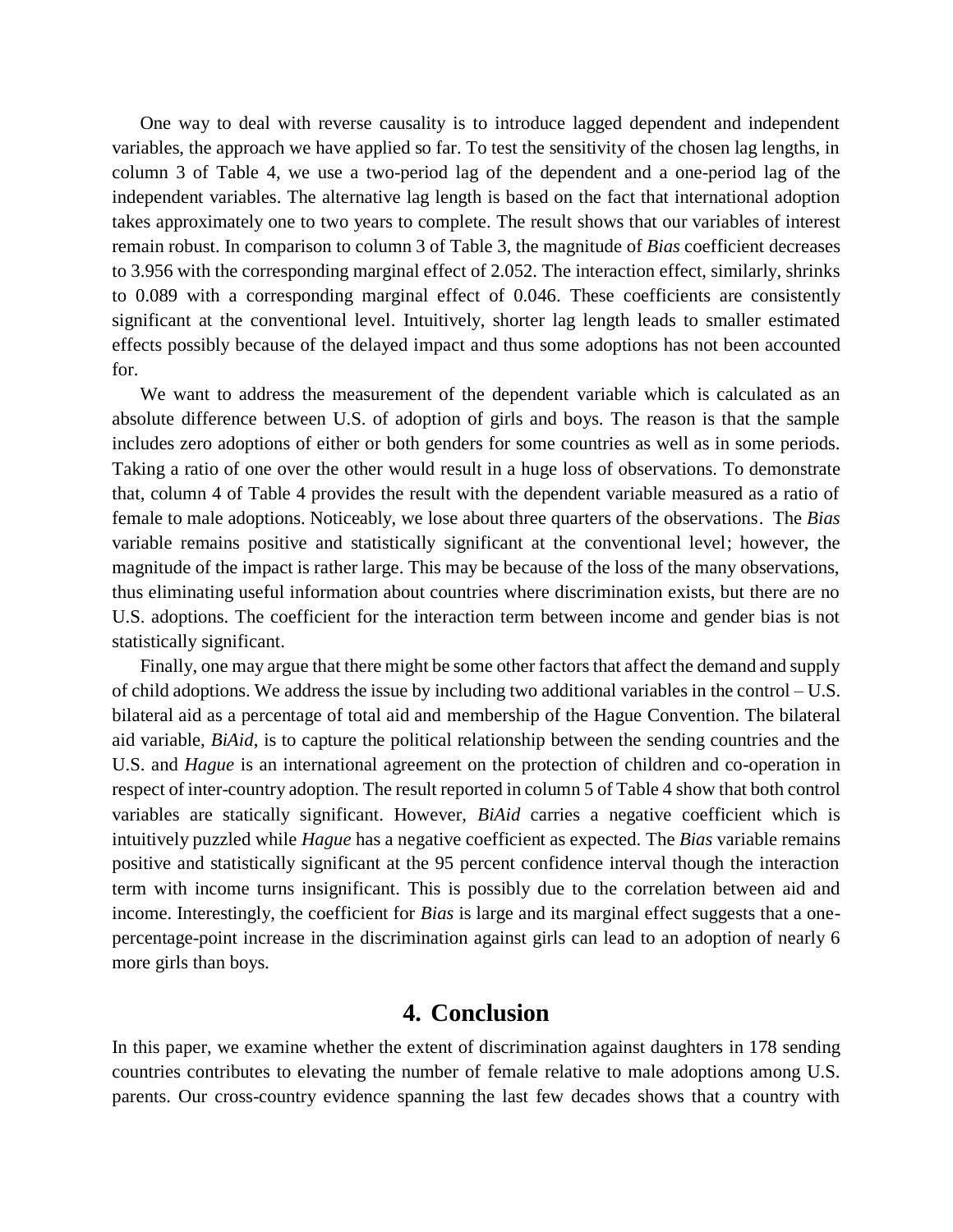higher gender discrimination against girls/daughters observes relatively more girls than boys being adopted. A one percentage point increase in the relative mortality rate leads to U.S. adoptions of 2 more girls than boys. We also show that the higher degree of economic development measured by real income per capita in sending countries works to relegate this effect. A country like South Korea would experience an increase of only 1.8 cases while India would experience an increase of 3.8 cases when bias against daughters rises by one percentage point. Our findings are wellestablished under rigorous sensitivity analyses. The impact of gender bias on the difference between female and male adoptions is robust to the exclusion of China and India from the sample, an alternative measure of bias variable, a different lag length, and an alternative measure of femalemale adoptions.

The findings have important implications. For humanitarian reasons, the fact that the degree of bias in sending countries has a direct impact on the number of girls relative to boys being adopted by American parents suggests that while preference is at the heart of their adoption choices, American parents have provided homes to the abandoned or relinquished children who are difficult to be placed locally. From a different perspective, the phenomenon might hurt the sending countries demographically. Considering countries where the discrimination is widespread and the birth ratio could be as high as 115 males per 100 females, the outflow of girls into the U.S. may exacerbate sex imbalance in the countries. However, relatively high income countries, whose populations might have better access to sex-selective technology and are more engaged in prenatal sex selection practices (i.e., thus, experiencing elevated sex ratio at birth), tend to observe smaller impact of post-natal discrimination on the number of female adoption while less developed ones experience relatively more outflow for the same degree of discrimination. This could possibly be due to the differential in resources supporting domestic absorption.

Encouraging domestic adoption has always been advocated for the best interest of the child. On the one hand, it helps preserve a child's cultural and national identity. On the other, it addresses the concern of abusive practices in international adoption. Additionally, this study advocates for domestic adoption especially of girls, for the best interest of many sending nations: balancing the imbalance sex ratio due to deep-rooted preferences for sons. However, in countries where bias against daughters is prevalent, it can be a challenge to find a loving home for the unwanted. Thus, to effectively promote domestic absorption of girls, more resources need to be allocated for the purpose.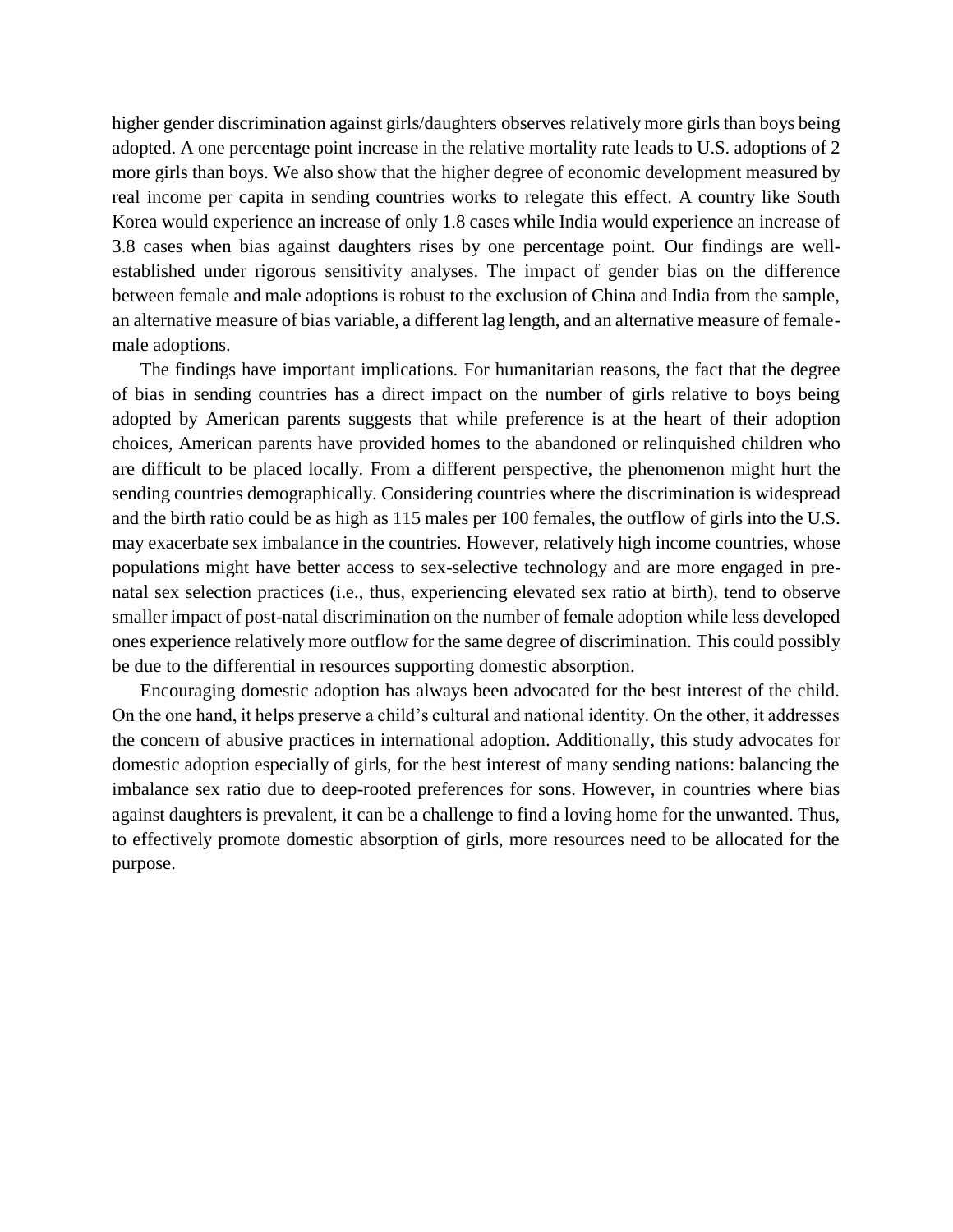### **Reference**

- Abadie, A., Athey, S., Imbens, G.W., and Wooldridge, J. (2017) "When Should You Adjust Standard Errors for Clustering?" NBER Working Paper 24003.
- Baccara, M., Collard-Wexler, A., Felli, L., and Yariv, L. (2014) "Child-Adoption Matching: Preferences for Gender and Race" *American Economic Journal: Applied Economics* 6(3), 133–158.
- Baccini, L., and Urpelainen, J. (2014) "International Institutions and Domestic Politics: Can Preferential Trading Agreements Help Leaders Promote Economic Reform?" *Journal of Politics* 76(1), 195–214.
- Bernal, R., Hu, L., Moriguchi, C., and Nagypal, E. (2009) "Child Adoption in the United States: Historical Trends and the Determinants of Adoption Demand and Supply, 1951-2002" https://citeseerx.ist.psu.edu/viewdoc/download?doi=10.1.1.700.14&rep=rep1&type=pdf
- Bitler, M., and Zavodny, M. (2003) "Did Abortion Legalization Reduce the Number of Unwanted Children? Evidence from Adoptions" *Perspectives on Sexual and Reproductive Health* 34(1), 25–33.
- Bongaarts, J. (2013) "The Implementation of Preferences for Male Offspring" *Population and Development Review* 39(2), 185–208.
- Bongaarts, J. and Guilmoto, C.Z. (2015) "How Many More Missing Women? Excess Female Mortality and Prenatal Sex Selection, 1970–2050." *Population and Development Review* 41(2), 241–269.
- Chen, Y., Ebenstein, A., Edlund, L., and Li H. (2015) "Girl Adoption in China—A Less-Known Side of Son Preference" *Population Studies* 69(2), 161–178.
- Cohen, I.G. and Chen, D.L. (2010) "Trading-Off Reproductive Technology and Adoption: Does Subsidizing IVF Decrease Adoption Rates and Should It Matter?" *Minnesota Law Review* 95, 486–574.
- Croll, E. (2000) *Endangered Daughters: Discrimination and Development in Asia*, London: Routledge.
- Das Gupta, M., Chung, W., and Shuzhuo, L. (2009) "Evidence for an Incipient Decline in Numbers of Missing Girls in China and India" *Population and Development Review* 35(2), 401–416.
- Gennetian, L. (1999) "The Supply of Infants Relinquished for Adoption: Did Access to Abortion Make a Difference?" *Economic Inquiry* 37(3), 412–431.
- Graff, E.J. (2008) "The Lie We Love" *Foreign Policy*. https://foreignpolicy.com/2009/10/06/thelie-we-love/
- Grech, V. (2015) "Gendercide and Femineglect" *Early Human Development* 91, 851–854.
- Guilmoto, C.Z. (2012) "Skewed Sex Ratios at Birth and Future Marriage Squeeze in China and India, 2005-2100" *Demography* 49(1): 77–100.
- Gumus, G. and Lee, J. (2012) "Alternative Paths to Parenthood: IVF or Child Adoption?" *Economic Inquiry* 50(3), 802–820.